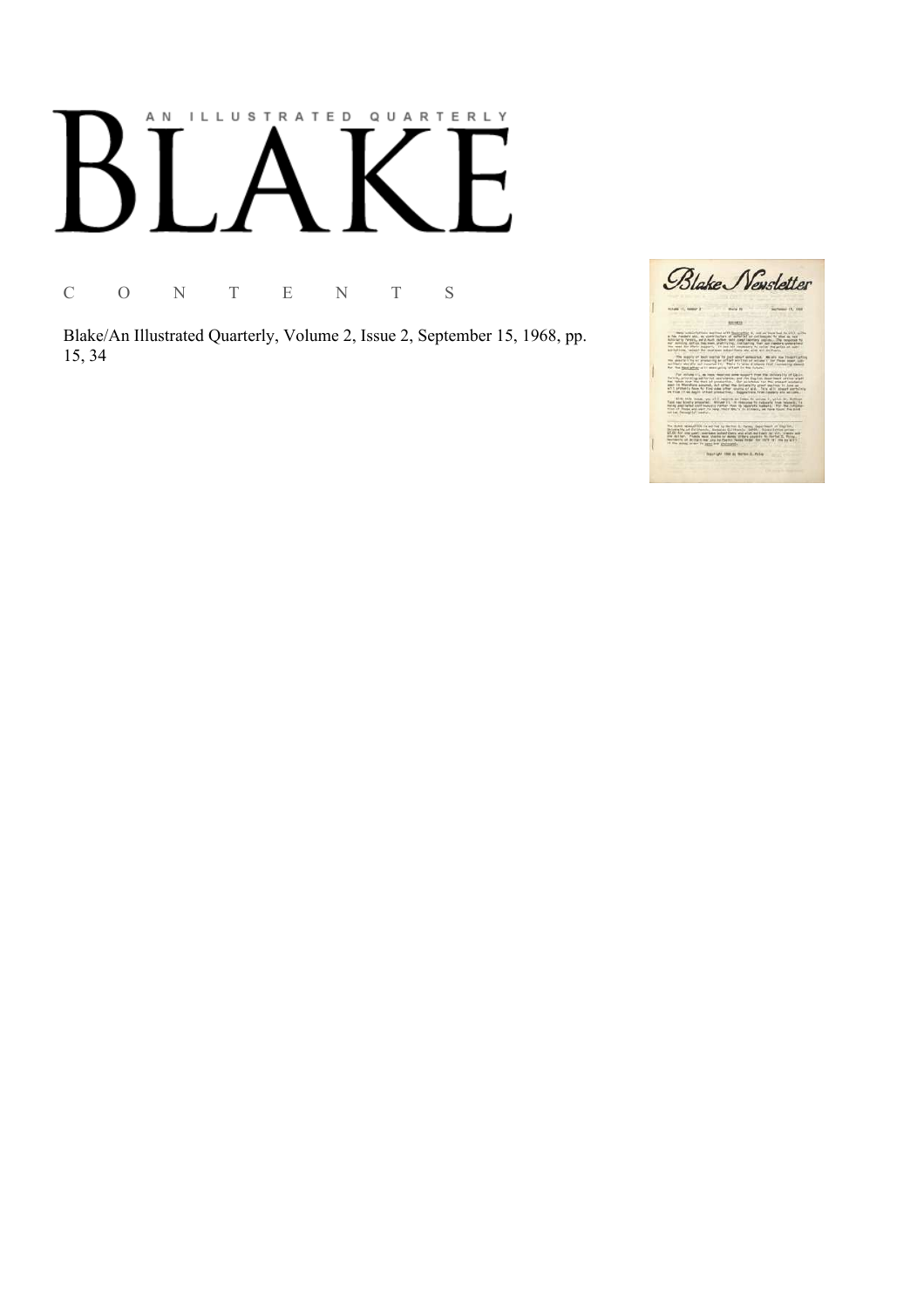*&bke\*J\/e»sletter* 

Volume II, Number 2 Mai Volume #6 September 15, 1968

Fontay and the imaginalians a Study of the Oavelopenent of Slake's Thought by The Burke Newsletter had bucome studies in Burke and His Time, solitant these

SOBAT ... BasiriA etlenevinu bettiA yd ylnewy emult

Sir Geoffrey Kupasi nun edifice of Bloketa uniting upd be published by Rupert

Nari-Davis Ltd. on September 16.

Lowver Isa Thou Hood

## methin sat ni (2-2 .tgs2) Atuti <mark>BUSINESS</mark> adt no tacqea a nua of togaxe aw<br>"The man schedule ballong energy and the papers in the Hampshire of the contract of the contract of the paper

Many subscriptions expired with Newsletter 4, and we have had to bill quite a few readers who, as contributors of material or colleagues to whom we owe scholarly favors, we'd much rather send complimentary copies. The response to our dunning notice has been gratifying, indicating that our readers understand the need for their support. It was not necessary to raise the price of subscriptions, except for overseas subscribers who wish air delivery.

The supply of back copies is just about exhausted. We are now investigating the possibility of producing an offset edition of volume I for those newer subscribers who did not receive it. There is also a chance that increasing demand for the Newsletter will mean going offset in the future.

For volume II, we have received some support from the University of California, providing editorial assistance; and the English Department office staff has taken over the task of production. Our existence for the present academic year is therefore assured, but after the University grant expires in June we will probably have to find some other source of aid. This will almost certainly be true If we begin offset production. Suggestions from readers are welcome.

With this Issue, you will receive an Index to volume I, which Mr. Ruthven Todd has kindly prepared. Volume II, in response to requests from readers, Is being paginated continuously rather than by separate numbers. For the information of those who want to keep their BNL's In binders, we have found the kind called "Accogrip" useful.

The BLAKE NEWSLETTER Is edited by Morton D. Paley, Department of English, University of California, Berkeley California 94720. Subscription price: \$2.00 for one year; overseas subscribers who wish delivery by air, please add one dollar. Please make checks or money orders payable to Morton D. Paley. Residents of Britain may pay by Postal Money Order for 16/9 (£1 10s by air) If the money order Is open and uncrossed. a hotniw) xixx sisingul

Copyright 1968 by Morton D. Paley

HXXX OJH ", aplinance delips ant bas villees" deseat asigdoin , homot?

Photos auffitu to ponus to lidie" blones , moloc

be the the of presence (AC ogna no boundinum)

(Fabruary 168), ISB-1981, (application